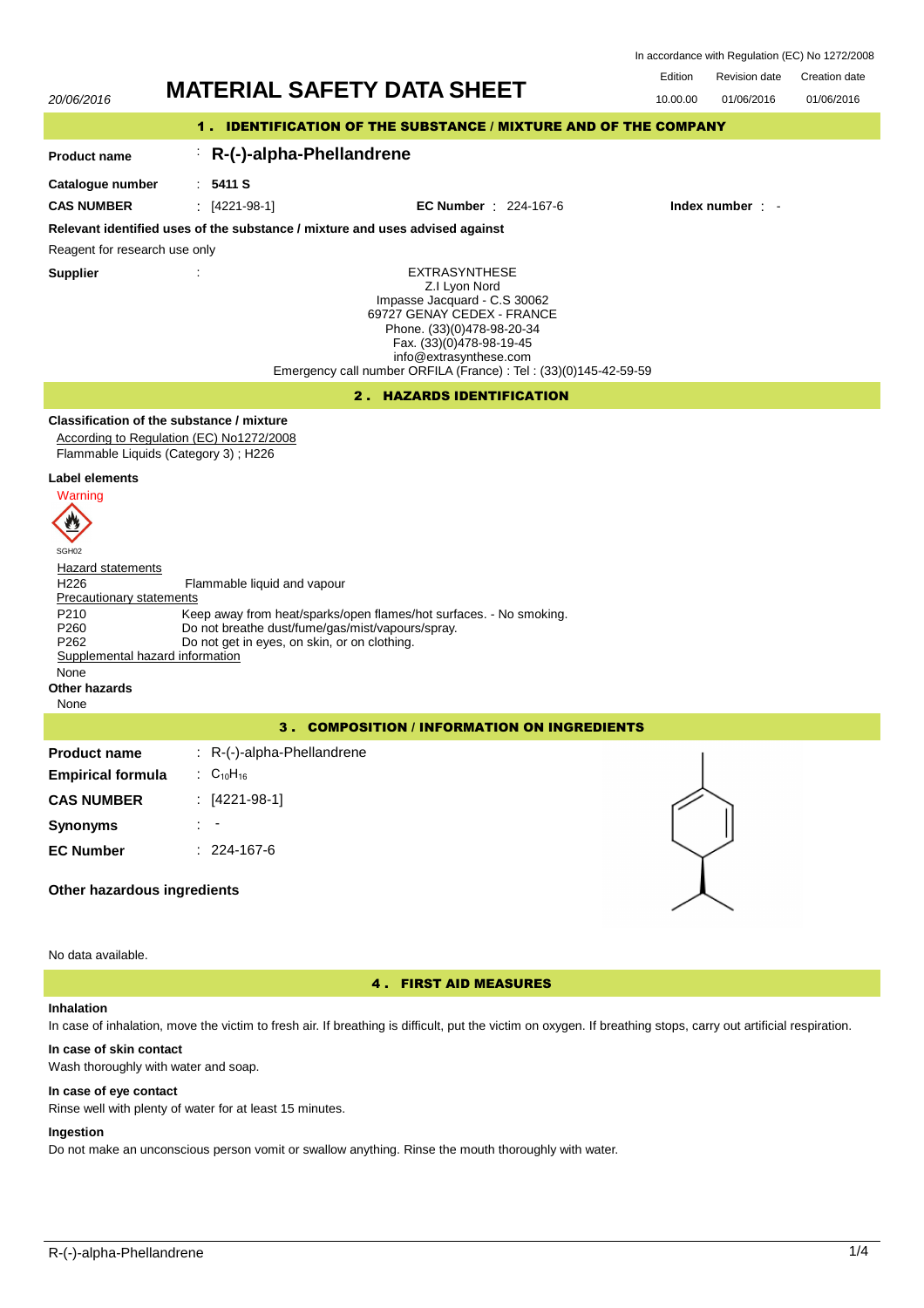#### 5 . FIRE-FIGHTING MEASURES

# **Extinguishing media**

Carbon dioxide, dry powder.

## **Special hazards arising from the substance**

Harmful/toxic vapours, carbon oxides may be released during the fire.

#### **Advise for fire-fighters**

Wear an autonomous breathing apparatus and suitable protection clothing against chemical agents.

#### 6 . ACCIDENTAL RELEASE MEASURES

### **Personal precautions**

Use personal protective equipment. Evacuate the personnel from the contaminated zone. Ensure adequate ventilation.

## **Environnemental precautions**

Keeping away from drains, surface and ground waters.

### **Methods and materials for containment and cleaning up**

Clean up without creating dust and place in adapted and sealed containers for elimination. Wash the contaminated aera with water and soap. Confine washing water and dispose of it complying with the local regulations. After cleaning, quickly eliminate traces of water with a product absorbing liquids (for example : sand, sawdust, universal binder, Kieselguhr).

# 7 . HANDLING AND STORAGE

## **Precautions for safe handling**

Avoid formation of dust. Avoid contact with skin and eyes. During handling, wear suitable personal protective equipment (see section 8). Follow the normal measures for preventive fire protection.

**Specific handling** No data available.

## **Specific end use(s)**

No data available

#### **Conditions for safe storage, including any incompatibilities**

Store in a cool well-ventilated place.

Keep container tightly closed in a dry place away from light.

Store at <-15°C

## 8 . EXPOSURE CONTROL/PERSONAL PROTECTION

### **Respiratory protection**

Wear imperatively an appropriated mask/respirator, tested and approved by standards such as NIOSH (US) or CEN (EU).

#### **Hand protection**

Handle with protective gloves. The selected gloves have to satisfy the specifications of EU Directive 89/686/EEC and the standard EN 374 derived from it.

#### **Eye protection**

Wear safety glasses.

#### **Skin protection**

Wear suitable protective clothing according to the quantity and the level of activity of the substance at the workplace.

## 9 . PHYSICAL AND CHEMICAL PROPERTIES

#### **Information on basic physical and chemical properties**

| Physical state                         | : Liquid                  |
|----------------------------------------|---------------------------|
| Color                                  | : No data available.      |
| Solubility in                          | : Ethyl alcohol (Soluble) |
| Melting point                          | : No data available.      |
| рH                                     | : No data available.      |
| Auto-ignition temperature              | : No data available.      |
| Decomposition temperature              | : No data available.      |
| Viscosity                              | : No data available.      |
| Initial boiling point                  | $: 171 - 174^{\circ}$ C   |
| Flash point                            | $: 42^{\circ}$ C          |
| Partition coefficient: n-octanol/water | : Log Kow : 2,36          |
|                                        |                           |

# **Other information**

No data available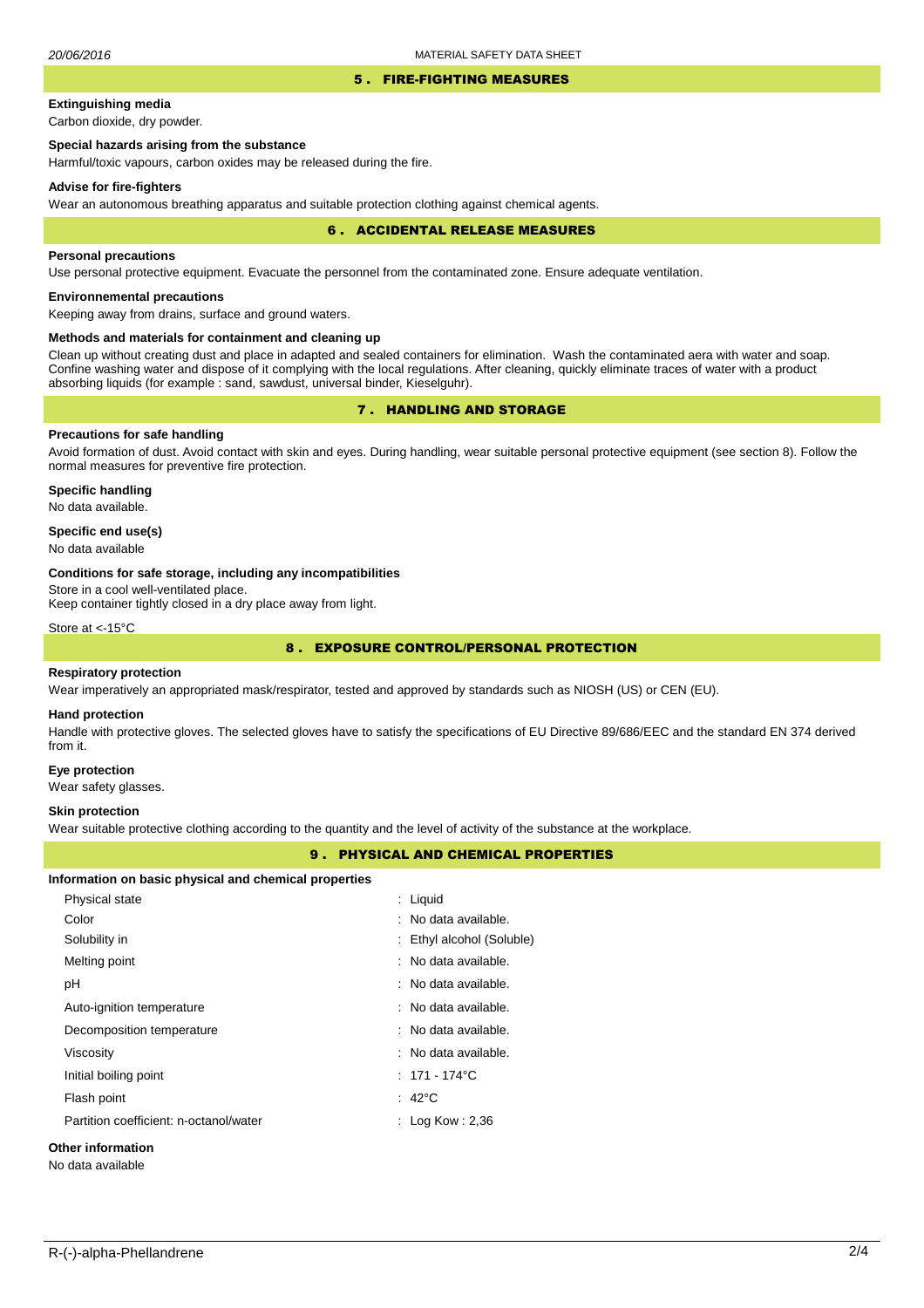### 10 . STABILITY AND REACTIVITY

#### **Reactivity**

No data available.

## **Chemical stability**

Stable under recommanded storage conditions.

#### **Possibility of hazardous reactions**

No hazardous reactions during storage and handling complying with the instructions.

**Conditions to avoid**

No data available.

**Incompatible materials**

No data available.

#### **Hazardous decomposition products**

No hazardous decomposition products if the instructions for handling and storage are respected. During high overheating of the substance or during a fire, hazardous decomposition products may be produced.

## 11 . TOXICOLOGICAL INFORMATION

## **Acute oral toxicity**

No data available.

# **Acute dermal toxicity**

No data available.

## **Acute inhalation toxicity**

No data available.

## **Skin Corrosion**

No data available.

#### **Skin Irritation**

No data available.

### **Serious Eye Damage**

No data available.

## **Eye Irritation**

No data available.

## **Respiratory Sensitisation**

No data available.

### **Skin Sensitisation**

No data available.

## **Germ Cell Mutagenicity**

No data available.

## **Carcinogenictiy**

No data available.

# **Reproductive Toxicity**

No data available.

## **Specific Target Organ Toxicity - Single Exposure**

No data available.

## **Specific Target Organ Toxicity - Repeated Exposure**

No data available.

#### **Aspiration Hazard**

No data available.